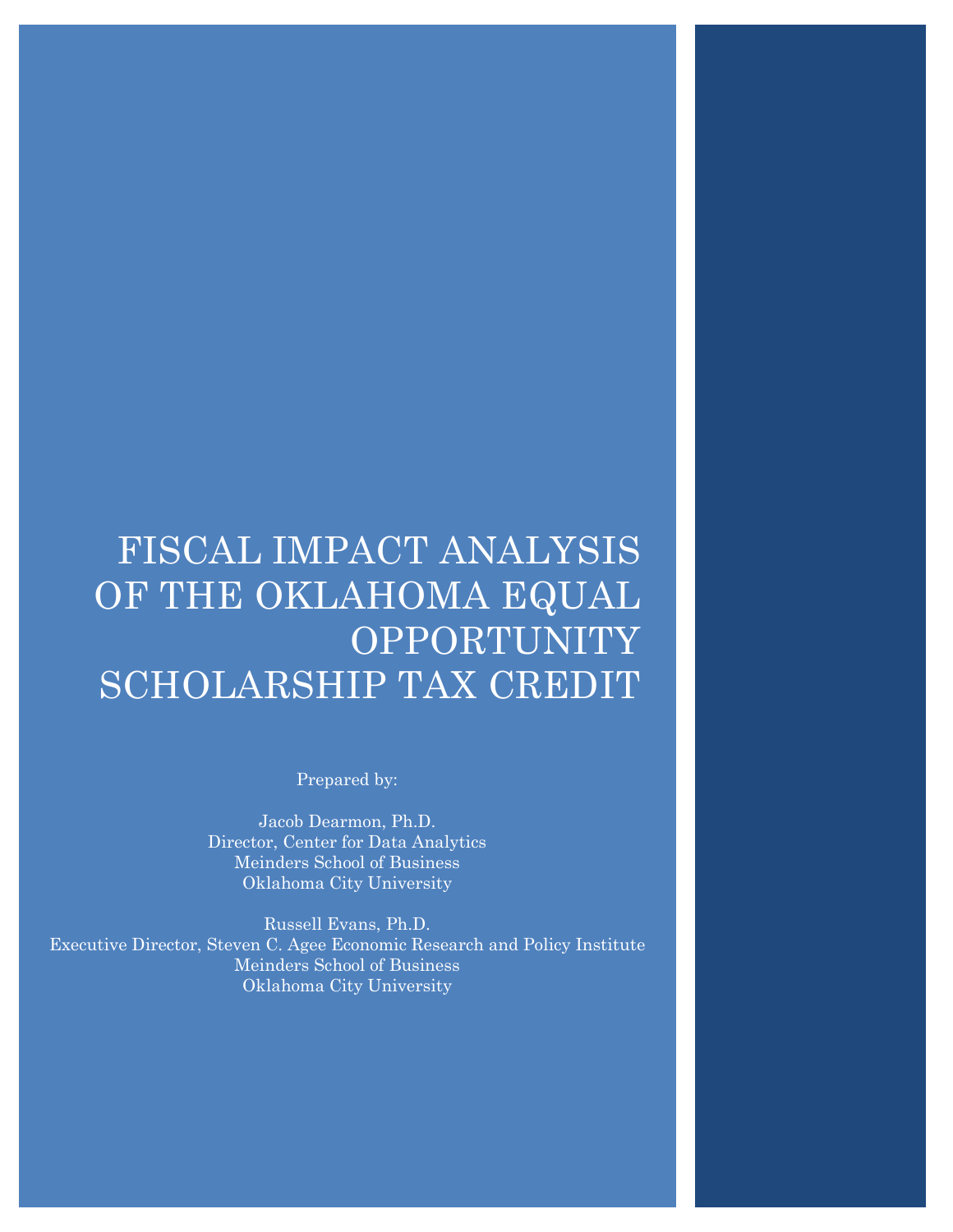# **Executive Summary**

Established in 2011, the Oklahoma Equal Opportunity Education Scholarship Act offers state income tax credits to qualifying donations that provide private K -12 school opportunities to primarily low-income Oklahoma families. The purpose of the program is not to generate a fiscal return to the state, but rather to provide support to those Oklahoma families for whom modest scholarships tip the balance of opportunity and allow them to pursue what they judge to be a better education for their student. Any fiscal savings are secondary to, but a useful and important by-product of, the program's primary objective. This memo provides a brief overview of the program through its initial years as well as an estimate of the fiscal impact to taxpayers. Among the highlights of the report are:

- Oklahoma is one of seventeen states with a tax credit scholarship program
- The program is administered for the benefit of participating schools through state and IRS-recognized 501(c)(3) not-for-profit "scholarship granting organizations" (SGO)
- The program provides a tax credit for qualifying donations as follows:
	- A credit of 50% for one-time donations and 75% for donations that pledge the same amount for two years
	- Tax credits are capped at \$100,000 for qualified business donors, \$2,000 for taxpayers filing a joint tax return, and \$1,000 for individual tax filers
	- The program establishes a total tax credit ceiling of \$5,000,000 (recently changed from the original ceiling of \$3,500,000); if the program exceeds the ceiling, all tax credits are reduced proportionally and the donor is allowed to take the "suspended" credits in the next immediate tax year.
- Participating schools must be accredited by the Oklahoma State Board of Education or an accrediting association approved by the Board; schools must meet certain other statutory standards.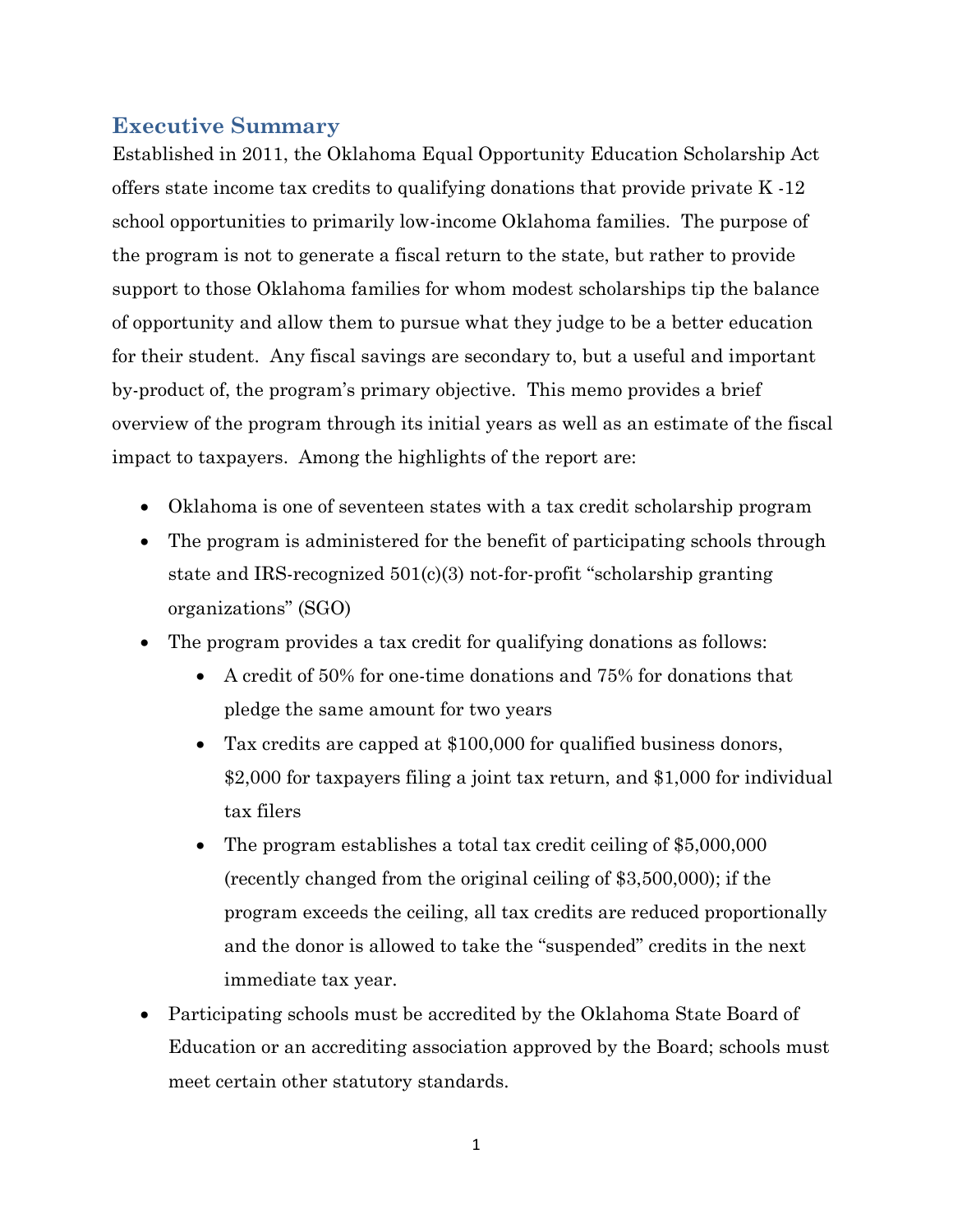- Students must be a child of school age that is lawfully present in the United States, resides in the state of Oklahoma, and qualifies for scholarship dollars in one of three ways:
	- The most common qualifier is income students who are members of an Oklahoma household with annual income below 300% of the free and reduced lunch eligibility guidelines, or
	- Students living in the attendance zone of a school designated by the State Department of Education as "in need of improvement", or
	- Students attending public school with an individualized education program (IEP) or professionally identified learning disability
- A thorough review of the donations and scholarships awarded through the state's three primary SGOs reveals the following:
	- Scholarships were first issued in school year 2013-2014 with 396 scholarships distributed at an average scholarship award of \$154; the program grew to 1,459 scholarships to be distributed in school year 2016-2017, at an average award of \$1,012
	- Catholic affiliated SGOs account for 29% of donations with 71% of donations to non-Catholic affiliated SGOs
	- Corporate donors account for 62% of all donations followed by taxpayers filing joint tax returns (33%) and individual tax filers (5%)
- The fiscal impact to the state is determined by comparing the tax revenue foregone through the credit with the tax expenditure as students move out of the public school system. This impact rests on these assumptions:
	- The probability that a scholarship recipient would have otherwise attended public school is 75%; this is markedly more conservative than the probability assumed in comparable analysis in other states
	- The state spends \$8,093 per pupil from all funding sources (federal, state, and local) with 48%, or \$3,885 per pupil, coming specifically from state sources.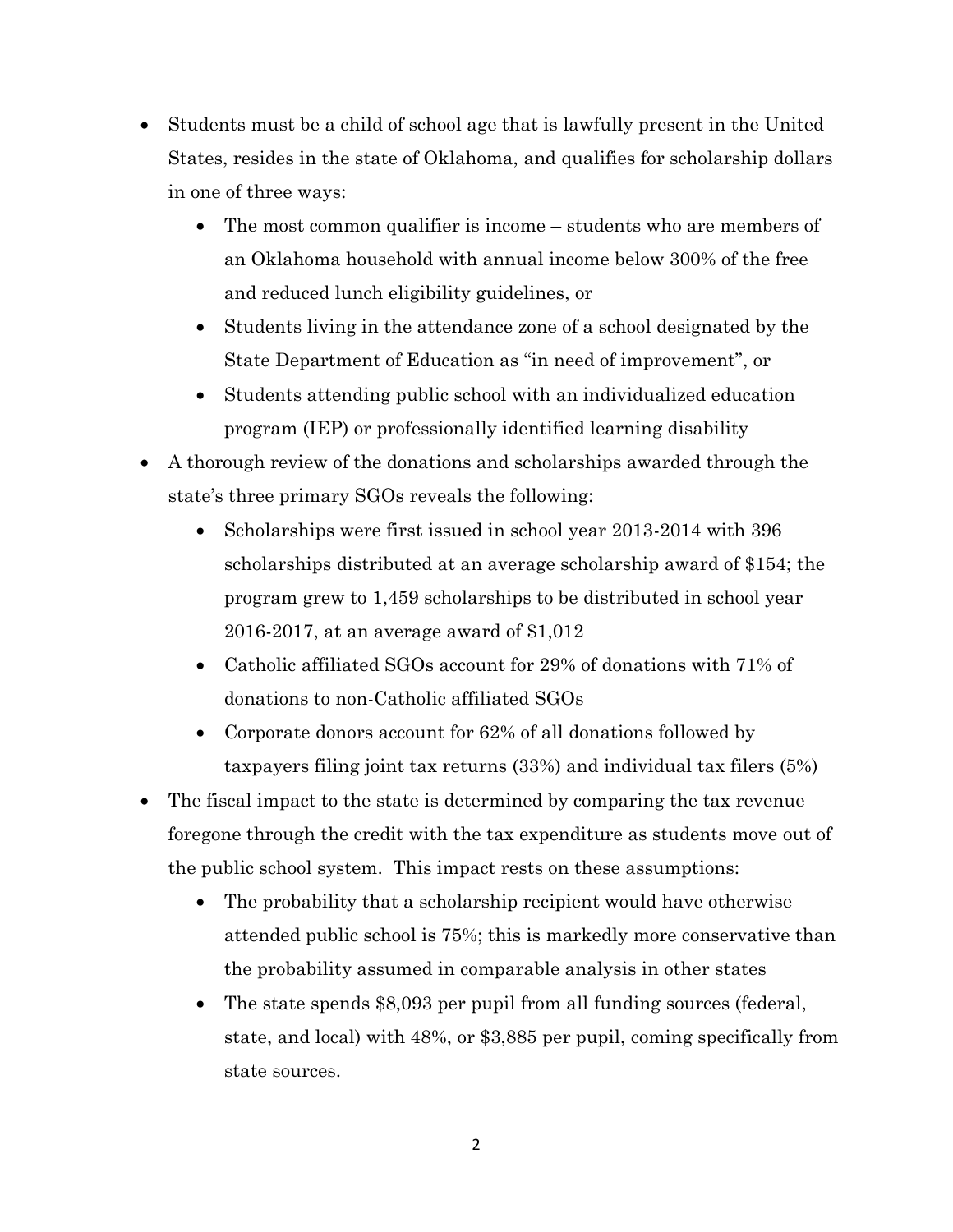The fiscal return to the Oklahoma taxpayer is \$2.58 for every \$1.00 of tax credit issued, while the savings specific to the state's funding is \$1.24 for every \$1.00 of tax credit issued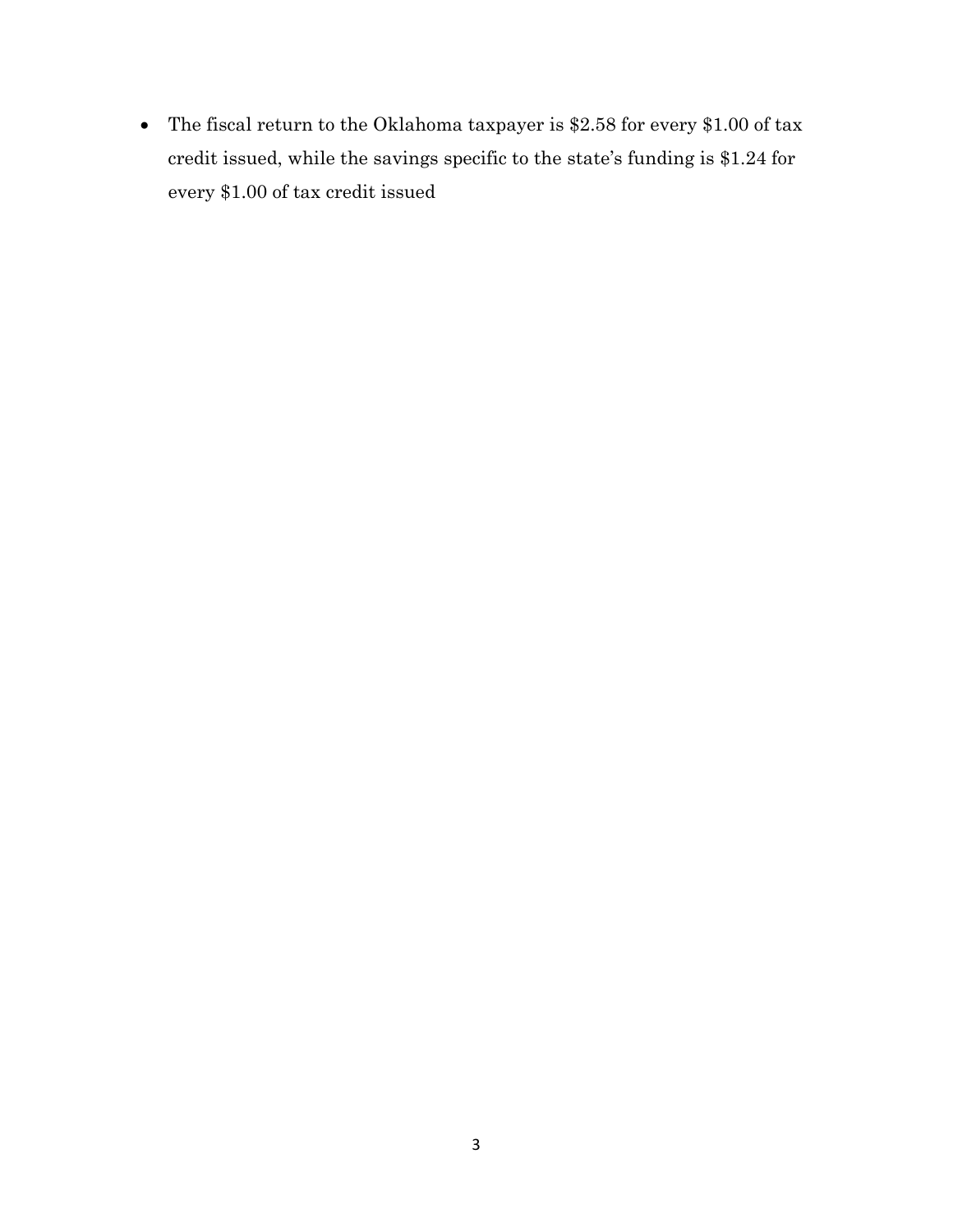### **Introduction**

The Oklahoma Equal Opportunity Education Scholarship Act (the "Act"), enacted in 2011, provides private K -12 school opportunities to primarily low-income Oklahoma families from qualified donations to authorized scholarship granting organizations (SGO) that certify state income tax credits for Oklahoma individuals and qualified business entities. SGOs award grants, based on policies established by its member schools, for families whose children would be better served in an alternative educational environment. For many families, the scholarship received is often the gap funding necessary to allow a child to attend an accredited private K-12 school. For these children who would otherwise be attending public school, the state is exchanging foregone tax revenue in the form of income tax credits for foregone expenditures in the form of per pupil state funding. This study follows closely the approach of the Florida Legislature's Office of Program Policy Analysis and Government Accountability in estimating the fiscal returns to Oklahoma from this tradeoff.<sup>1</sup>

## **Background**

 $\overline{a}$ 

The Act allows qualified donations to be credited against Oklahoma income tax. The tax credits are equal to 50% of the qualifying donation for a one-time donation and 75% of the qualifying donation for a donation commitment of the same amount for two years. Individual income tax credits are limited to \$1,000 for individual income tax filers, \$2,000 for taxpayers filing a joint income tax return, and \$100,000 for qualified business entities. The total tax credit program is currently capped at \$5,000,000 annually, recently changed from the original ceiling of \$3,500,000. All claimed credits are reduced proportionally if qualifying credits exceed the tax credit ceiling. However, the donor is allowed to take the "suspended" credits in the next immediate tax year when the tax credit ceiling is exceeded.

<sup>&</sup>lt;sup>1</sup> The Florida report can be found here [http://www.oppaga.state.fl.us/reports/pdf/0868rpt.pdf.](http://www.oppaga.state.fl.us/reports/pdf/0868rpt.pdf)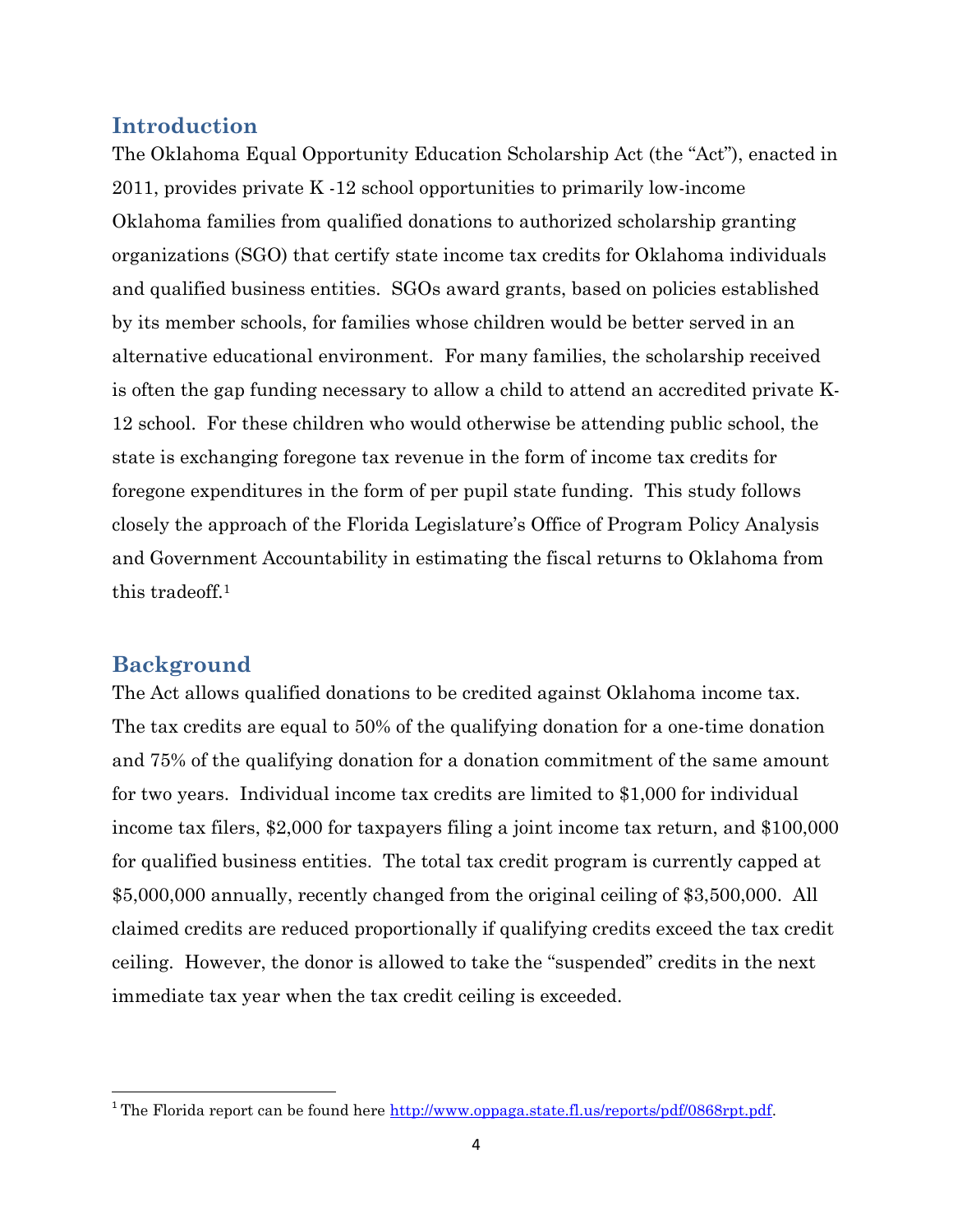The Oklahoma tax credit program is administered through a handful of SGOs on behalf of qualified participating schools. These not-for-profit organizations are approved by the Oklahoma Tax Commission, the IRS, and the Office of the Secretary of State as designated to collect and direct donations to participating schools selected by the donor. The donor may direct donations to a specific school, but not to a specific student.

Students qualify for scholarship dollars in one of three ways.

- First, and most common, are students who are legal residents and are members of an Oklahoma household with annual income below 300% of the free and reduced lunch eligibility guidelines.
- Second, students qualify if they live in the attendance zone of a school designated by the State Board of Education as "in need of improvement."
- Finally, students who attended a public school with an individualized education program (IEP) or have been identified through specific programs and/or clinical professionals as having significant disability that affects learning will qualify.

Having met the terms of admittance to an accredited private school of the family's choice, the school works with the student's parents to determine eligibility of financial assistance through this program. If a determination of eligibility is made and a grant for assistance recommended, the school forwards the application and its recommendations to the SGO for final review, approval and funding.

In order to participate in the program, a school must be accredited by the Oklahoma State Board of Education or an accrediting association approved by the Board. The private schools must also be in compliance with all applicable health and safety codes, have a stated policy against discrimination and ensure academic accountability through regular progress reports.

5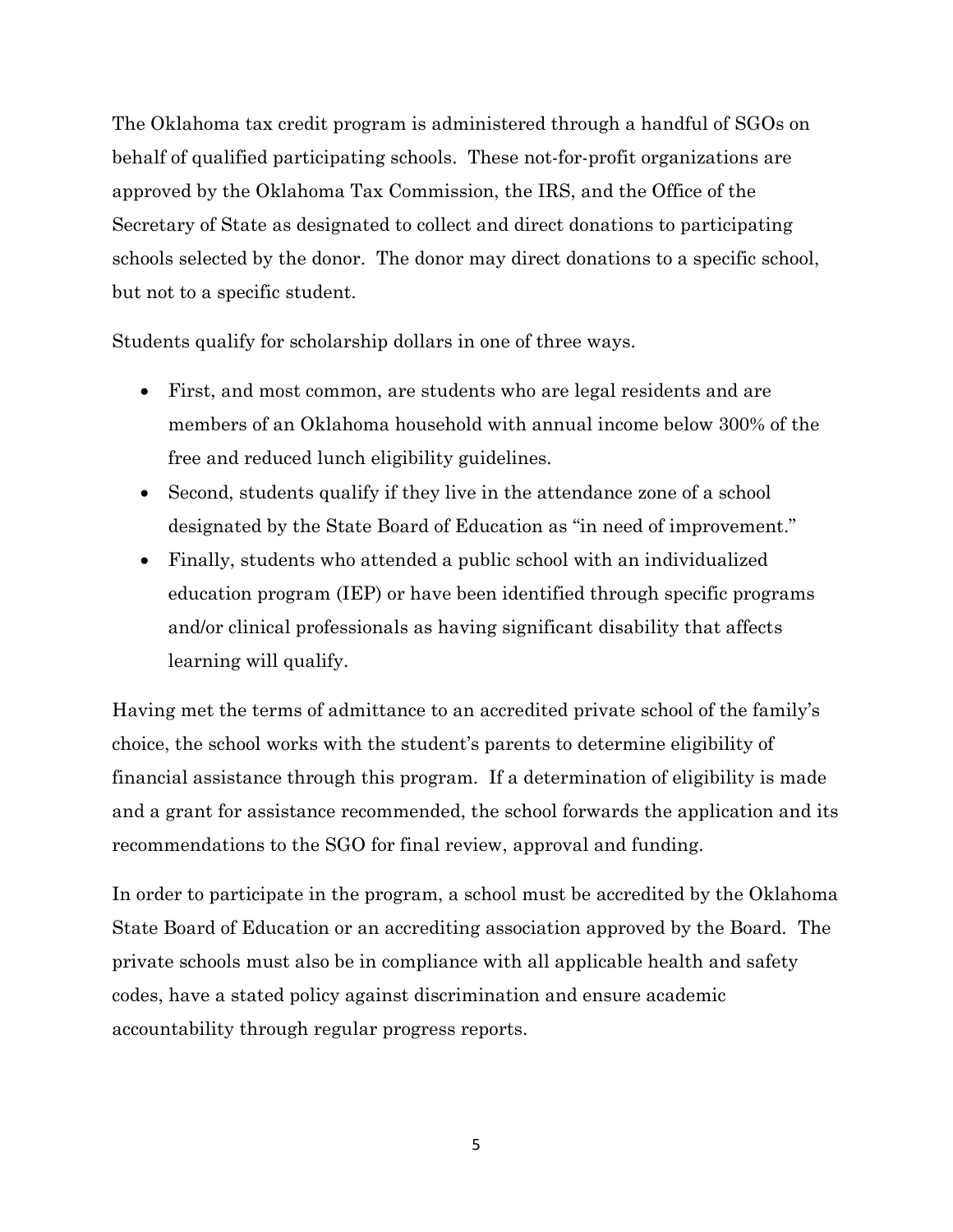Private school enrollment in Oklahoma is approximately 36,000 students while public schools in the state enroll about 694,000 students. In other words, private schools account for approximately 5% of statewide enrollments. Oklahoma's share of private school enrollment is lower than the national average of 9% of all pre-k to 12th grade students being enrolled in private schools. Oklahoma's scholarship tax credit program, as currently constituted, is relatively modest in scope serving roughly 1,500 students in the 2016-2017 school year. For these students, small scholarships are often the meaningful dollars at the margin that allow for the family to bridge the affordability gap and choose an educational environment better suited for their child. Oklahoma is one of seventeen states with similar scholarship tax credit programs with a brief comparison between the programs of each state provided by the National Conference of State Legislatures.<sup>2</sup>

The Oklahoma scholarship program has grown from modest beginnings with the first scholarships awarded for the 2013-2014 school year to activity levels nearing a steady state. For the purposes of this report, data was collected from and reviewed for the state's three primary scholarship granting organizations covering nearly all of the scholarships awarded in the state. The individual level donation and scholarship data reveal 396 scholarships awarded in 2013-2014 with an average scholarship value of \$154. By the 2016-2017 school year the number of scholarships awarded had grown to 1,464 with an average scholarship amount of \$1,012.

<sup>&</sup>lt;sup>2</sup> A comparison can be found here: [http://www.ncsl.org/research/education/school-choice-scholarship](http://www.ncsl.org/research/education/school-choice-scholarship-tax-credits.aspx)[tax-credits.aspx](http://www.ncsl.org/research/education/school-choice-scholarship-tax-credits.aspx)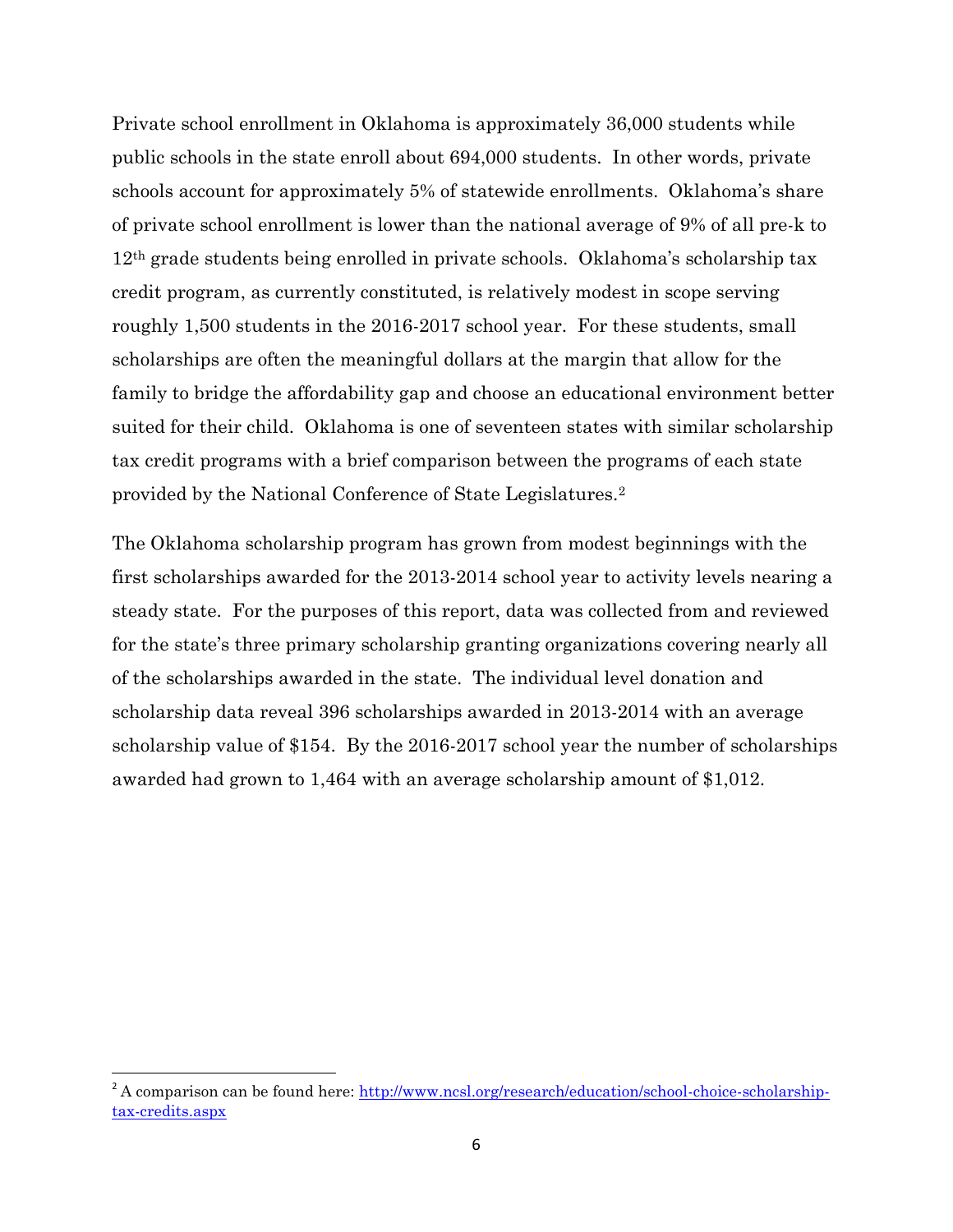

For the most recent calendar year (2016) reviewed in the data, total donations reached \$4,762,061 and are projected to provide 1,328 tax credits totaling \$3,426,674. The 2016-2017 school year operations reflect an average tax credit of \$2,580 and a program that is quickly approaching the original annual cap of \$3,500,000. In total, the data suggest an average effective tax credit of  $72\%$ reflective of the reality that many of the donations, and especially the larger donations from businesses, are two-year commitments.

The donations and scholarship data provided represent the state's largest scholarship granting organization, the Opportunity Scholarship Fund as well as two smaller, Catholic-school specific funds in Oklahoma City and Tulsa.3 Donations to the Catholic affiliated SGOs accounted for 29% of all donations with non-Catholic affiliated donations accounting for 71% of the \$4,762,061 total.

<sup>&</sup>lt;sup>3</sup> For SGO specific information see: [https://goforcatholicschools.com/;](https://goforcatholicschools.com/) [http://osfkids.org/;](http://osfkids.org/) and <http://cfook.org/programsevents/catholic-schools-opportunity-scholarship-fund>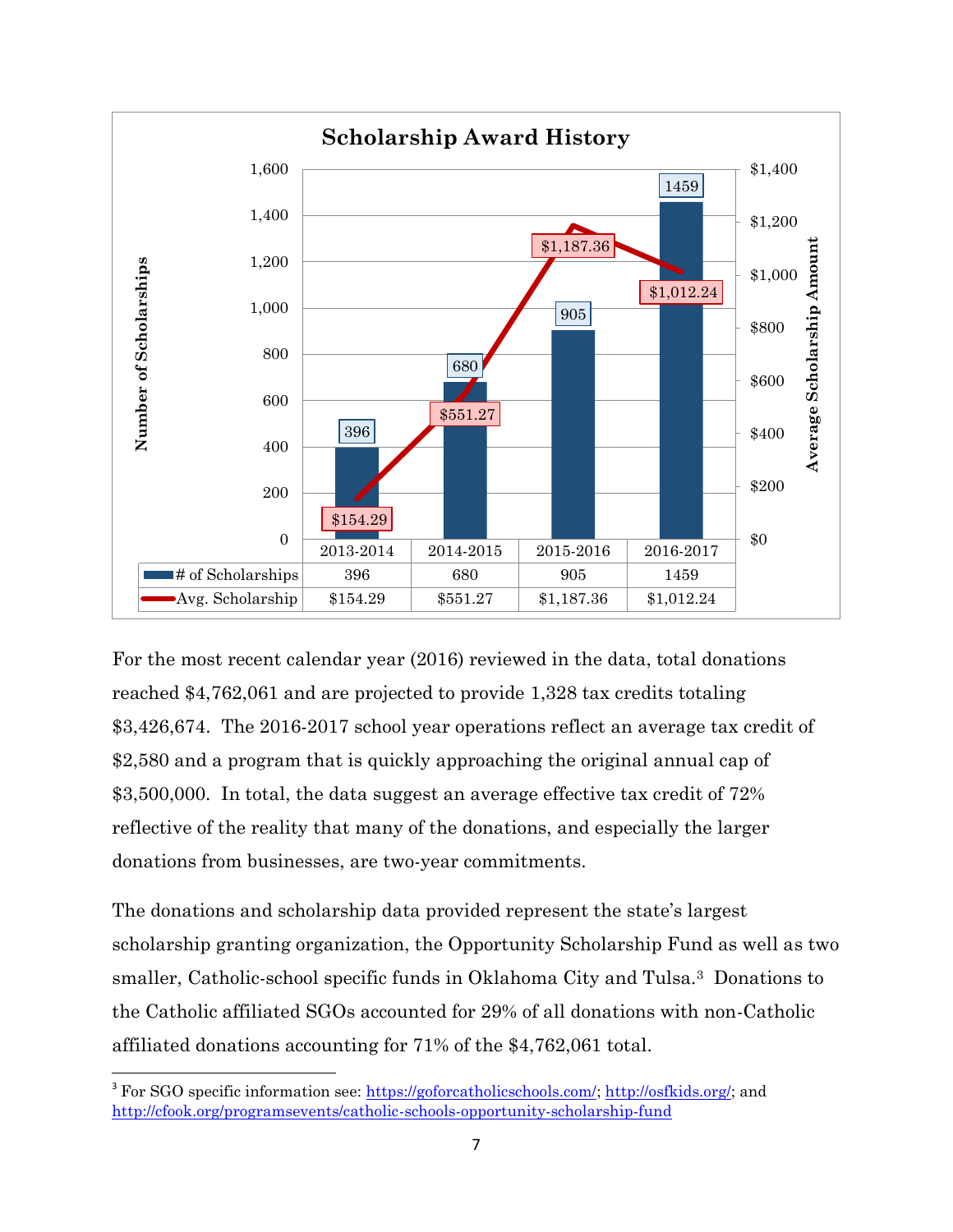

Of the \$4,762,061 in donations reviewed, 62% originated with corporate donors while  $38\%$  originated with individual or joint taxpayers.



Corporate donors represent a relatively small share (11%) of the total donor pool but a relatively large share (62%) of total donations. This reality is to be expected given the contrast between the maximum corporate tax credit of \$100,000 and the maximum tax credit of \$2,000 for joint filers.

A similar pattern emerges in the tax credit claims. Corporations claim only 11% of the tax credits, but those claims represent 64% of the credit value.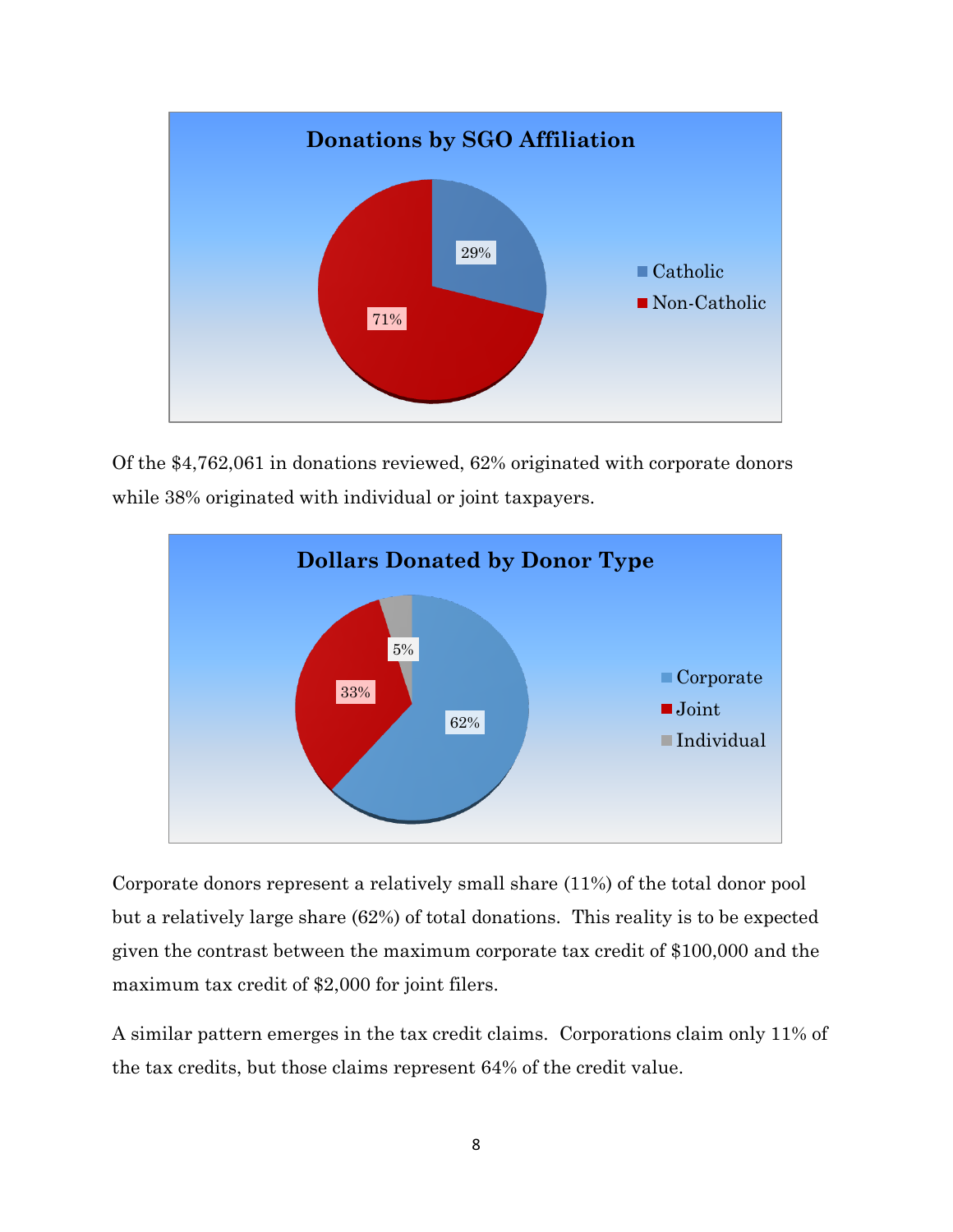

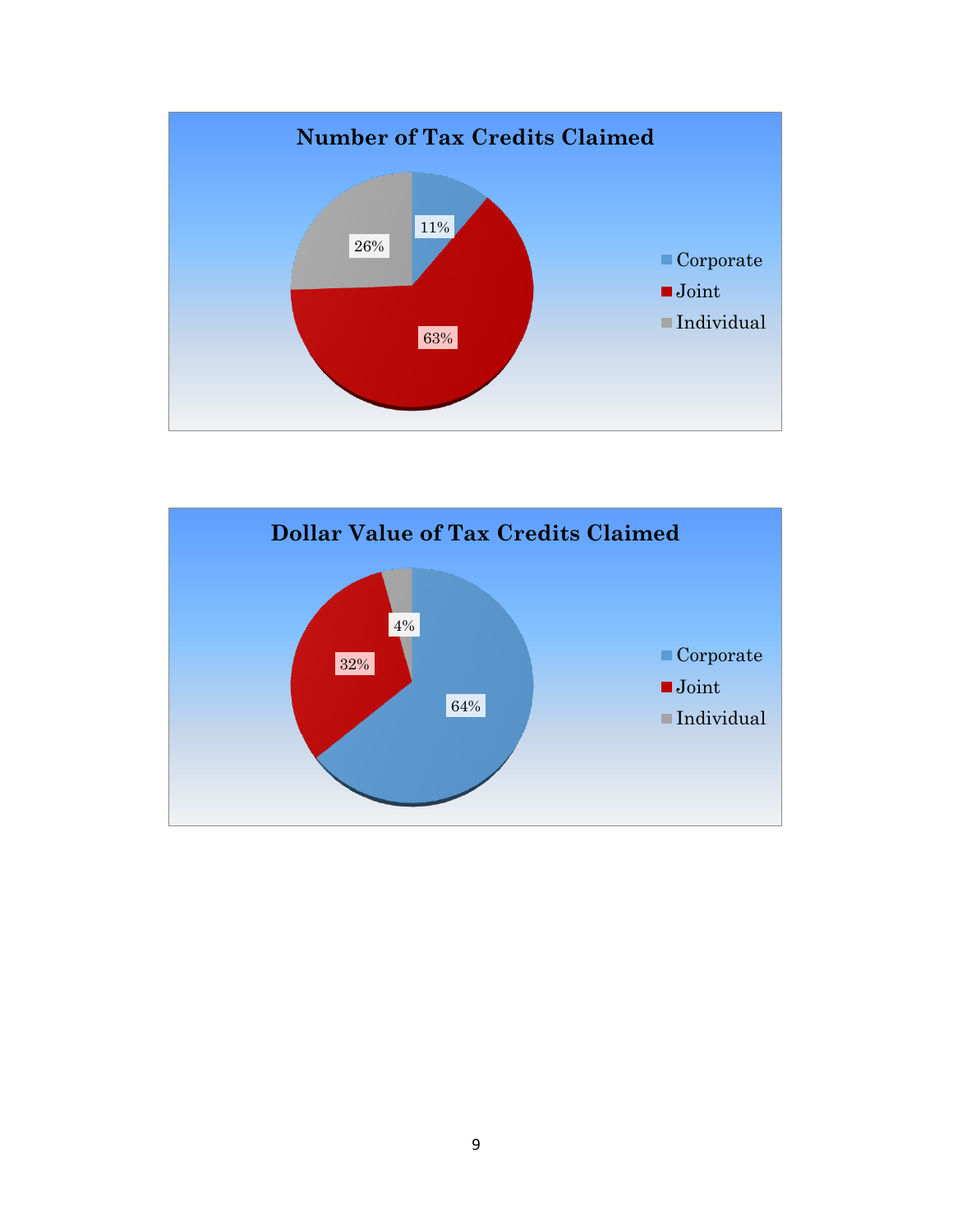# **The Fiscal Impact of Scholarship Tax Credits**

The fiscal impact to the state is determined by the tradeoff of foregone tax revenue and foregone per pupil expenditures. It should be noted explicitly that the purpose of the program is not to avoid education expenditures. Rather, the purpose is to provide support to those Oklahoma families for whom small scholarships tip the balance of opportunity and allow them to pursue what they judge to be a better education for their student. Any fiscal savings are secondary to, but an important by-product of, the program's primary objective.

State fiscal savings are difficult to estimate precisely given the state's complex school funding formula and the mix of state, local, and federal funds that support per pupil expenditures. We use as our baseline measure of per pupil expenditures \$8,093 and estimate that approximately 48% of the funding originates with state sources. These assumptions are driven by, and consistent with, the state's publicly available data and recent work to review the state's funding formula.<sup>4</sup>

The fiscal impact of the program hinges on a few key parameters considered in turn below.

- First is the program cap. An increase in the program cap of \$5,000,000 would allow for the program to extend scholarships to more low-income or otherwise qualified students. Holding all other influences constant, this would extend the fiscal gains across a wider base and increase the net savings to the state.
- Second is the tax credit. An increase in the tax credit increases the foregone revenue to the state from the program. Holding all other influences constant, this would decrease the fiscal savings per student and lower the fiscal returns to the state.

<sup>&</sup>lt;sup>4</sup> For the per pupil expenditure baseline, see [https://sdeweb01.sde.ok.gov/OCAS\\_Reporting/](https://sdeweb01.sde.ok.gov/OCAS_Reporting/) and for a review of the state funding formula see Schlomach's 2015 primer found here [http://nebula.wsimg.com/8ba0eca558707fea11c13b77d204083d?AccessKeyId=CB55D82B5028ABD8B](http://nebula.wsimg.com/8ba0eca558707fea11c13b77d204083d?AccessKeyId=CB55D82B5028ABD8BF94&disposition=0&alloworigin=1) [F94&disposition=0&alloworigin=1.](http://nebula.wsimg.com/8ba0eca558707fea11c13b77d204083d?AccessKeyId=CB55D82B5028ABD8BF94&disposition=0&alloworigin=1)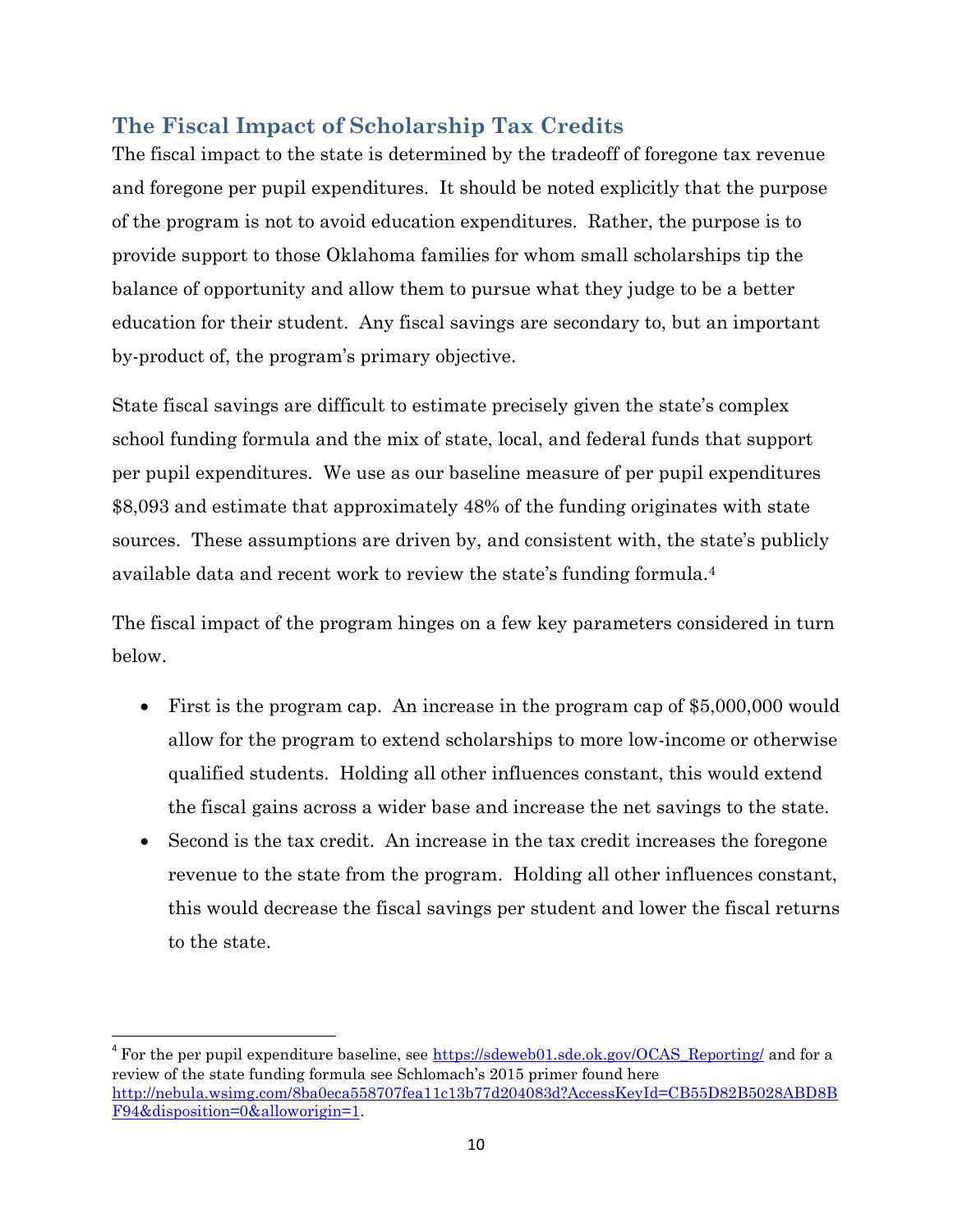- Third is the per pupil expenditure. An increase in the per pupil expenditure increases the foregone, or avoided, state expenditures and, holding all other influences constant, would increase the net fiscal returns to the state.
- Fourth is the number of scholarships awarded. An increase in the number of scholarships awarded provides opportunities for more Oklahoma families to exercise educational choice, which was the Legislature's purpose for enacting the Act in 2011. Holding all other influences constant this would increase the number of students removed from the state's funding mechanism and increase the net returns to the state.
- Fifth, the estimated fiscal returns are governed by the assumed probability that the student would not have attended private school in the absence of the scholarship. If a student would have attended private school regardless, the scholarship award reduces tax revenue by virtue of the credit but does not change the education expenditures as that student was already not included in the funding calculus. Holding all other factors constant, an increase in the probability that the student would have otherwise attended public school will increase the fiscal returns to the state.

Previous fiscal assessments have assumed that the scholarship pool is almost universally unserved by the existing private school systems. The Florida report that most closely resembles this analysis assumed 90% of the scholarship recipients would have otherwise attended public schools. An update to the original report found that only 5% of current students attending private schools would qualify for the scholarships under their program and increased to 95% the probability that a given scholarship recipient would have otherwise attended public school.5 Given the absence of additional information, we conservatively use 75% as our baseline estimate that a given scholarship recipient would have otherwise attended public school while the remaining 25% would have attended private schools regardless.

<sup>&</sup>lt;sup>5</sup> The updated 2010 memo can be found here [http://www.fldoe.org/core/fileparse.php/5423/urlt/OPPAGA\\_March\\_2010\\_Report.pdf](http://www.fldoe.org/core/fileparse.php/5423/urlt/OPPAGA_March_2010_Report.pdf) while the original 2008 analysis can be found here [http://www.oppaga.state.fl.us/reports/pdf/0868rpt.pdf.](http://www.oppaga.state.fl.us/reports/pdf/0868rpt.pdf)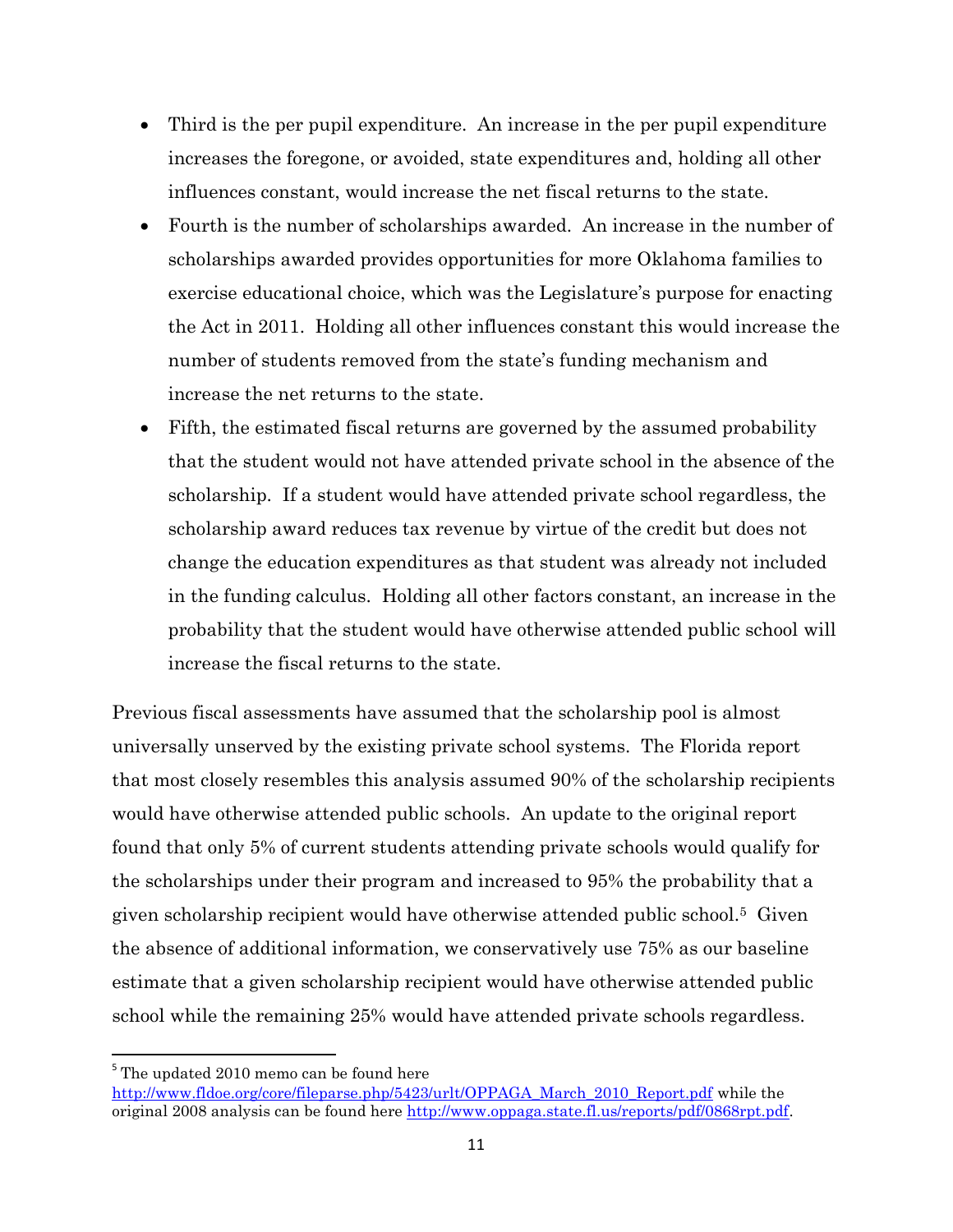Fiscal savings are reported both on a net savings and on a fiscal return basis expressed as a ratio. The net savings in the table below reports the difference between the estimated tax expenditures avoided (1,459 scholarships awarded x 75% of the students that would have otherwise attended public school x the state's 48% portion of the per pupil expenditures, or \$4,251,161) and the tax revenue foregone (\$3,426,674 in tax credits). The fiscal return ratio measure is similar but divides the expenditures avoided by the revenue foregone giving the dollar returns to the state for every \$1 in foregone tax revenue. The net savings and fiscal return are reported for both the 48% of the state's share of funding and the full burden of per pupil expenditure by all Oklahoma taxpayers.

| FISCAL SAVINGS FROM STATE FUNDING ONLY                                         |             |  |  |  |  |
|--------------------------------------------------------------------------------|-------------|--|--|--|--|
| <b>Education Savings - School Year 2016</b>                                    | Amount      |  |  |  |  |
| Number of Scholarships <sup>1</sup>                                            | 1,459       |  |  |  |  |
| % of Students who would have otherwise attended public school <sup>2</sup>     | 75%         |  |  |  |  |
| Savings per recipient <sup>3</sup>                                             | \$3,885     |  |  |  |  |
| <b>Total Educational Savings</b>                                               | \$4,251,161 |  |  |  |  |
|                                                                                |             |  |  |  |  |
| Revenue Lost - Calendar Year 2016                                              | Amount      |  |  |  |  |
| Estimated Tax Credits <sup>4</sup>                                             | \$3,426,674 |  |  |  |  |
| Ratio                                                                          | \$1.24      |  |  |  |  |
| Net Savings <sup>5</sup>                                                       | \$824,487   |  |  |  |  |
|                                                                                |             |  |  |  |  |
| <b>FISCAL SAVINGS FROM ALL FUNDING SOURCES</b>                                 |             |  |  |  |  |
| <b>Education Savings - School Year 2016</b>                                    | Amount      |  |  |  |  |
| Number of Scholarships <sup>1</sup>                                            | 1,459       |  |  |  |  |
| % of Students who would have otherwise attended public school <sup>2</sup>     | 75%         |  |  |  |  |
| Savings per recipient <sup>3</sup>                                             | \$8,093     |  |  |  |  |
| <b>Total Educational Savings</b>                                               | \$8,855,765 |  |  |  |  |
|                                                                                |             |  |  |  |  |
| Revenue Lost - Calendar Year 2016                                              | Amount      |  |  |  |  |
| Estimated Tax Credits <sup>4</sup>                                             | \$3,426,674 |  |  |  |  |
| Ratio                                                                          | \$2.58      |  |  |  |  |
| Net Savings <sup>5</sup>                                                       | \$5,429,091 |  |  |  |  |
| 1 - number of scholarships awarded by schools participating in the three       |             |  |  |  |  |
| primary scholarship granting organizations                                     |             |  |  |  |  |
| 2 - conservative baseline estimate of the share of scholarship recipients that |             |  |  |  |  |
| would have attended public school but for the scholarship received             |             |  |  |  |  |
| 3 - estimated expenditure per pupil is \$8,093/student based Oklahoma          |             |  |  |  |  |
| Department of Education information. The state's portion of per pupil funding  |             |  |  |  |  |

of this portion of expense is 48%, or \$3,885.

4 - estimated state income tax credits issued in 2016 based on donations received from the three primary scholarship granting organizations 5 - net savings equals total educational savings less tax credits issued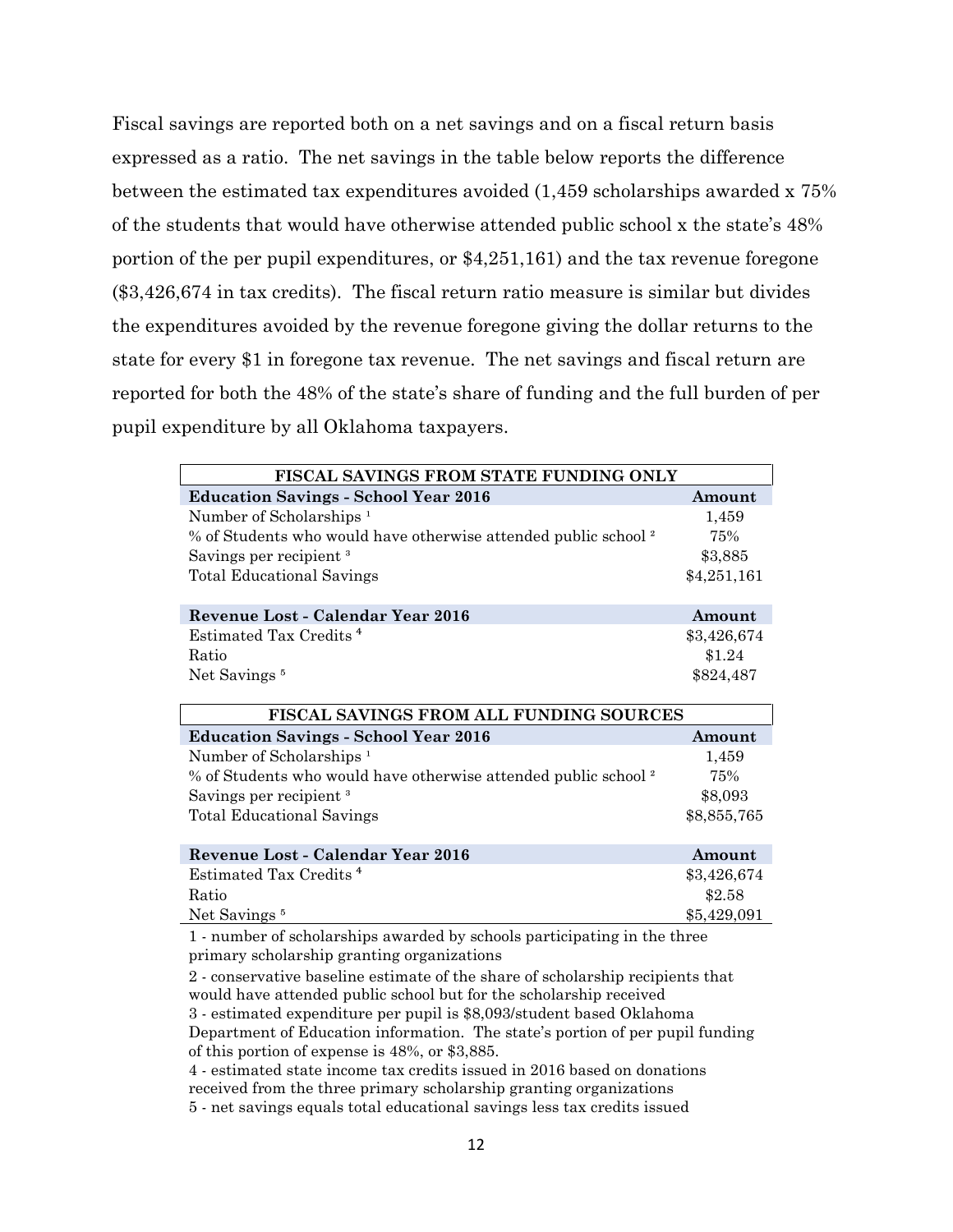Using the full value of Oklahoma's per pupil expenditures of \$8,093 yields a net public saving of \$5,429,091 – a return ratio of \$2.58 dollars saved for every \$1 in tax credits claimed. Applying this same formula only to the state's share of per pupil expenditures of \$3,885 (\$8,093 x 48%), the fiscal return to the state is a net saving of \$824,487 for a return ratio of \$1.24 dollars saved for every \$1 in tax credits claimed. These findings are consistent both with previous efforts to estimate the fiscal impact of scholarship tax credit programs in other states and the best practice guidelines suggested by the National Conference of State Legislatures.6 The savings estimate will vary with assumptions made on the baseline state expenditures avoided and the probability that the student would have otherwise attended public school in the absence of the scholarship. The tables in appendix A illustrate the potential range of savings.

### **Conclusion**

 $\overline{\phantom{a}}$ 

The SGOs established through the Oklahoma Equal Opportunity Scholarship Tax Credit Act issued their first scholarships for the 2013-2014 school year. During that inaugural year 396 scholarships were provided at an average scholarship value of \$154. The program has grown since the first year issuing 1,459 scholarships at an average value of \$1,012 in school year 2016-2017 and is rapidly approaching the original tax credit cap for the program of \$3,500,000.

The program's primary intent is to help low-income students, special needs students, and students at underperforming public schools by providing scholarships to make alternative education options affordable. At the margin, these scholarship dollars often make the difference in allowing students to move to private schools offering educational environments more suited to the student's needs.

<sup>6</sup> See *Fiscal Impact of Vouchers and Scholarship Tax Credits,*  [http://www.ncsl.org/research/education/fiscal-impact-of-school-vouchers-and-scholarship-tax](http://www.ncsl.org/research/education/fiscal-impact-of-school-vouchers-and-scholarship-tax-credits.aspx)[credits.aspx.](http://www.ncsl.org/research/education/fiscal-impact-of-school-vouchers-and-scholarship-tax-credits.aspx)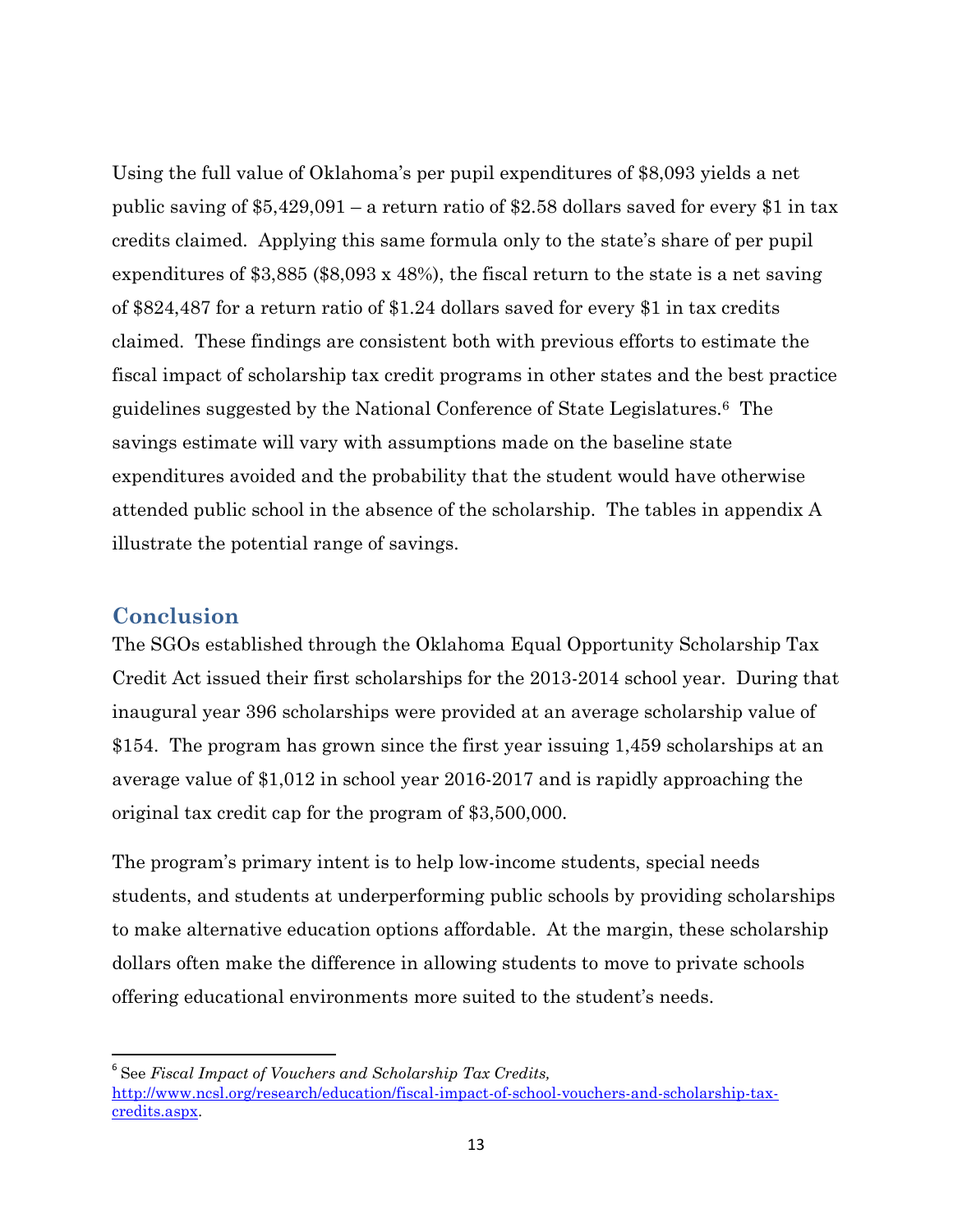An important secondary impact of the program is the fiscal savings to the state, as expenditures avoided more than offset the foregone tax streams from the tax credits. A careful review of the donations and scholarships provided through the state's three largest scholarship granting organizations suggests a fiscal saving of \$2.58 for every \$1 in claimed income tax credits when all funding sources are included. Fiscal savings solely to the state budget are estimated at \$1.24 for every \$1.00 of tax credit issued.